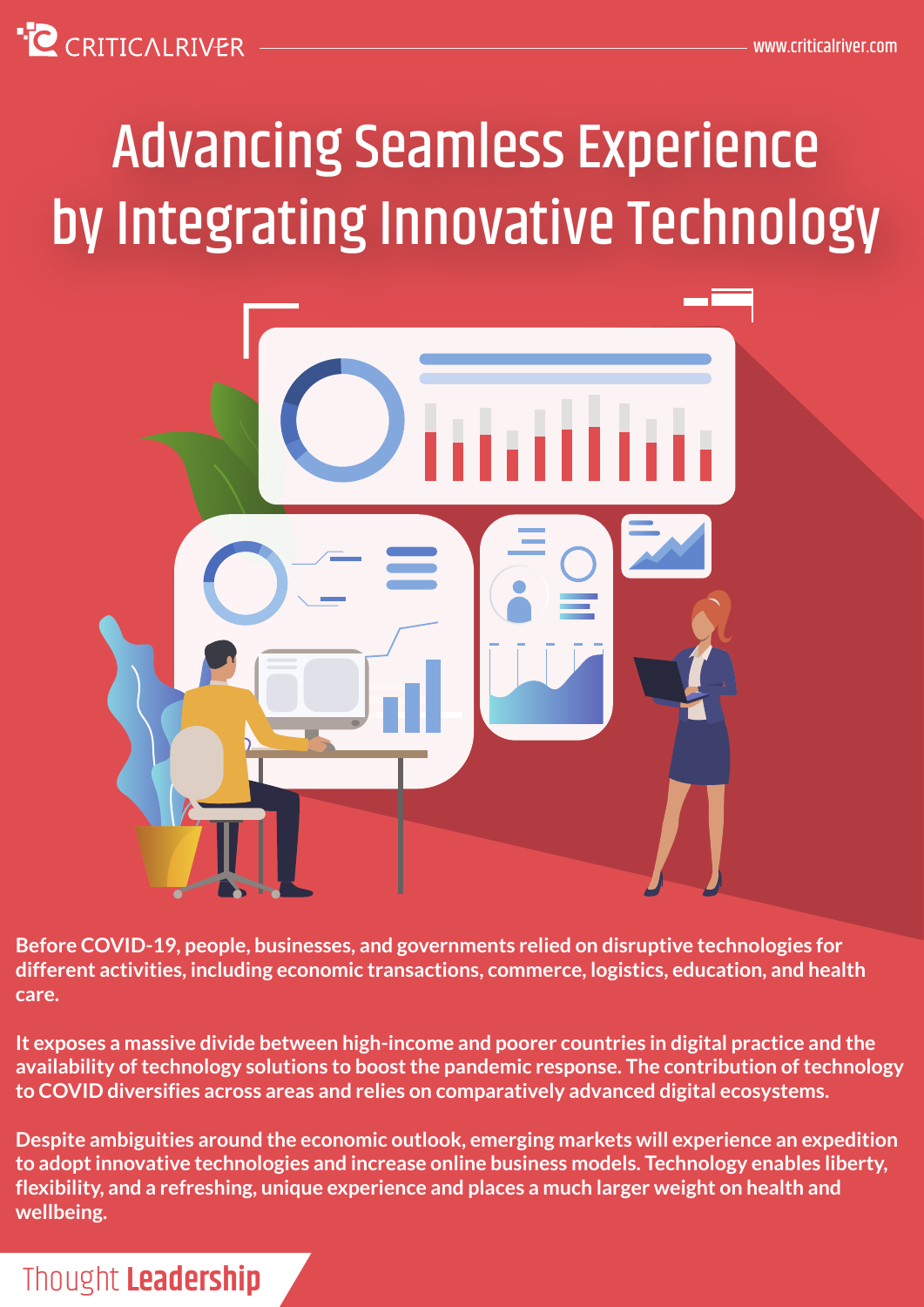# Here are technology trends that are transforming how we do business and provide a seamless experience:

#### **Deliveries**

In 2002, a tremendous growth for B2B and B2C platforms was seen during the SARS outbreak. Likewise, the Covid-19 pandemic has changed the online marketplace and switched it from a nice-to-have to a must-have.

To support social distancing and to restrain the virus, online shopping is the way to go. E-commerce has seen a massive surge in this pandemic. You can receive what you want at your doorstep.

A robust logistics system makes the delivery experience risk free. Further, e-commerce giants are ramping up to begin contactless deliveries where they select and drop off goods at a specific location rather than delivering to a person.

# A Sneak-Peak into Salesforce Healthcare CRM

Intuitive Surgical is an advanced healthcare company that launched the da Vinci Surgical System in the late 90s. As the business developed, their current customer management system, based on spreadsheets, was no longer viable. They started looking for more effective options to handle their sales and plan for a better tomorrow. This was when they adapted to Salesforce.

For Intuitive Surgical, Salesforce CRM became a sound system for saving and analyzing different patientrelated data types and producing relevant insights in real-time. Moreover, they gladly embraced the Chatter choice that enabled safe and fast interaction between its salespeople.

# Virtual Technology

Companies have asked employees to telecommute to support social distancing. The technologies, including virtual meetings, cloud technology, face recognition, digital identity verification, and virtual private networks, are supporting remote work.

On the one hand, working from home spares commute time and gives flexibility. Still, on the other hand, it forces cybersecurity difficulties. So to deal with all the problems, cybersecurity trends are overhauling too.

Data security, privacy, and timely tech support must deal with specific loopholes in their system and not jeopardize people's confidential data.

There is an urgent requirement for HR departments to use digital identity verification solutions to track and tackle fraudsters and enhance businesses' onboarding processes. HR departments can use AR to generate immersive experiences for training and fast-tracking employees.

While many companies are calculating the costs of the COVID-19 crisis, areas that have adjusted and advanced quickly on technology demands are reaping what they have sown.

# Blockchain Technology

The coronavirus or COVID-19 crisis has severely disturbed global supply chains. So there is an urgent requirement to develop transparent, inter-operable, and connective networks. Blockchain technology can increase the transparency of transactions by the seamless integration of diverse networks.

Blockchain is helping to fight the virus by tracking public health data surveillance and crisis administration using the smart contracts concept.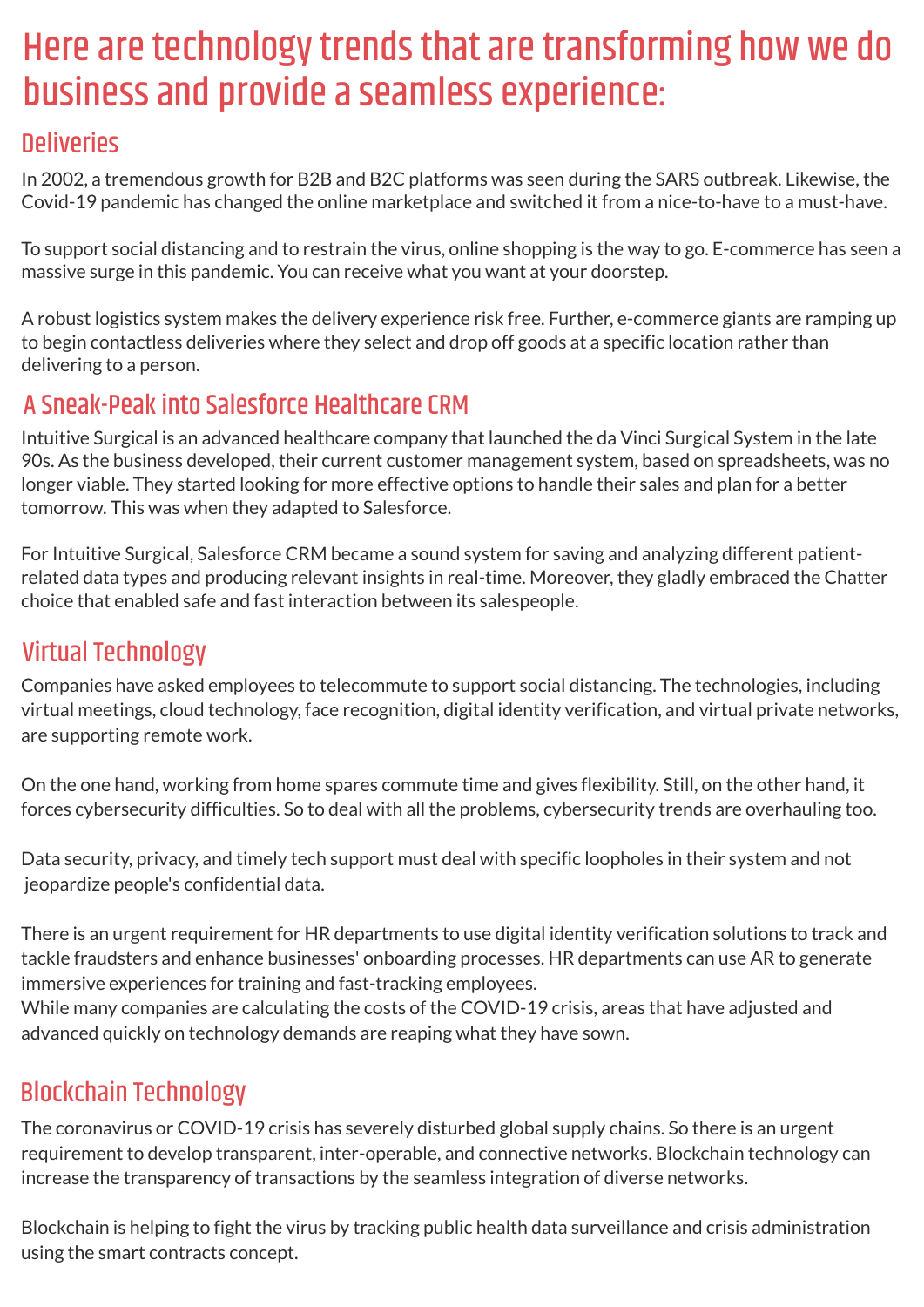# **Cybersecurity**

Cybersecurity is one of the indispensable technologies for organizations that rely on data-driven technologies. Much of the consideration is given to privacy and data security as per GDPR.

As people work from their homes, businesses' data is exposed to cyberattacks; this presents another reason for implementing cybersecurity practices.

Cybercriminals are taking the support of this pandemic and coming up with various methods to misuse a system. Also, there is a spike in online attacks, so every company must consider cybersecurity.

# Cloud Technology

Cloud organizations overcome the pandemic stress-test affected by the unexpected hike in workloads and inexperienced users.

Cloud technology witnessed a surge in acceptance during COVID as businesses are embracing the work from home (WFH) policy to support social distancing.

With the implementation of online education models, the market for cloud-based video conferencing is also growing. Companies and educational organizations will continue to make use of this technology. As the market for this technology continues to improve, companies are executing this technology.

#### Healthcare Technologies

Indeed, the consequences of COVID-19 on healthcare go beyond the disease itself. The global spread of COVID has created pressure to predict patients' surges and their influence on individual care facilities.

To achieve targeted and adequate medical care, businesses rely on remote monitoring, IoT, Big Data, and AI more than ever. These technologies empower healthcare service providers to process and scrutinize vast amounts of data and obtain a wealth of insights virtually and cost-efficiently.

Conventional IT infrastructures cannot blend the digital services, large data sources, and real-time analytics required to deliver personalized patient experiences. With private connectivity, healthcare service providers can deliver real-time, reliable reports and data exchange with patients and cloud providers. It ensures continuous services and improves outcomes.

# Supply Chain

Supply chain disturbances and limited flux have become important hurdles that the manufacturers need to overcome. Businesses have to innovate at rates they never had to gain a competitive edge before, mainly as markets once again pick up.

Therefore, more and more companies are leveraging automation, cloud, and Edge Computing to maximize their data, services, and productivity during this crisis.

A strong data centre platform provides manufacturers quickness, flexibility, and scalability to match growing needs. As manufacturers and their supply chain associates move closer, they can cost-effectively deliver products to market quicker and satisfy their customers' needs.